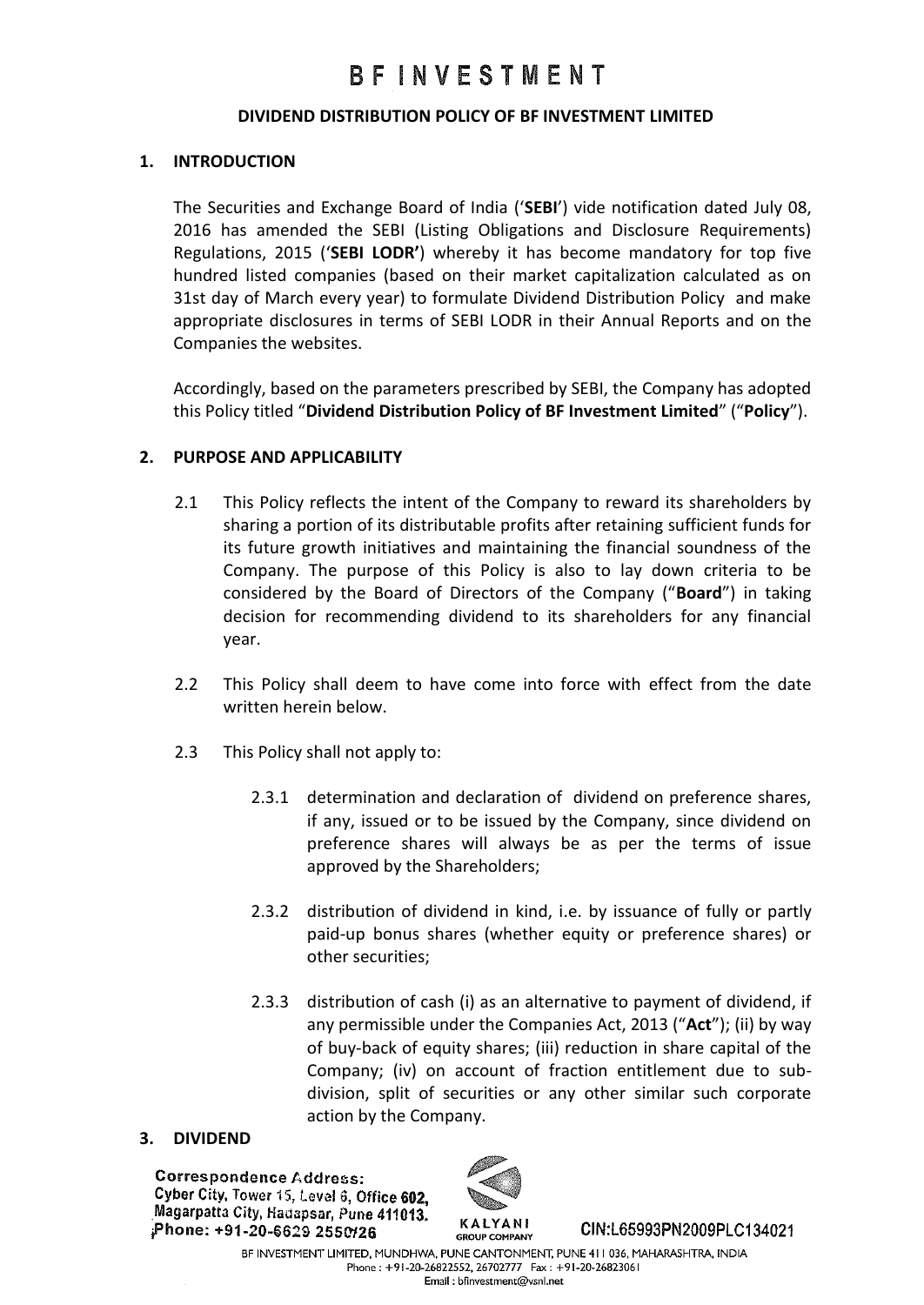For the purpose of this Policy, the term "Dividend" means distributable profits of the Company, which are available for distribution in accordance with the provisions of Section 4 below to the equity shareholders in proportion to the amount paid-up on equity shares held by them. The term "Dividend" also includes Interim Dividend.

## **4. STATUTORY/OTHER REQUIREMENTS**

The Board is expected to adhere to the following while making recommendations to the Shareholders for their approval on dividend payout during any financial year:

- i. Companies Act, 2013 and applicable rules thereunder ;
- ii. SEBI (Listing Obligations and Disclosure Requirements) Regulations 2015, as amended from time- to-time;
- iii. Any other applicable laws for the time being in force; and
- iv. Financial covenants as may be stipulated by lenders of the Company.

## **5. THE INTERNAL AND EXTERNAL FACTORS THAT SHALL BE CONSIDERED FOR DECLARATION OF DIVIDEND**

5.1 The Board of the Company shall take a decision to declare dividend after taking into account the following internal and external factors:

#### **(I) INTERNAL FACTORS:**

The Board shall, among others, consider the following indicative internal factors (which are illustrative and not exhaustive) while taking a decision for declaration of dividend:

- a) The un-consolidated Profits of the Company made during the year
- b) Obligations towards the creditors
- c) Business Plan
- d) Expansion plans
- e) Corporate Restructuring plans,
- f) Scheme of arrangement, if any; or
- g) Any other factors which can have possible material financial implications on the Company.

#### **(II) EXTERNAL FACTORS:**

In addition to the above, the Board shall, among others, consider the following indicative external factors (which are illustrative and not exhaustive) while taking a decision for declaration of dividend:

- a) Macro-economic environment;
- b) Indian/ Global Capital Markets;

**Correspondence Address:** Cyber City, Tower 15, Level 6, Office 602. Magarpatta City, Hadapsar, Pune 411013. Phone: +91-20-6629 2550/26



CIN:L65993PN2009PLC134021

BF INVESTMENT LIMITED, MUNDHWA, PUNE CANTONMENT, PUNE 411 036, MAHARASHTRA, INDIA Phone: +91-20-26822552, 26702777 Fax: +91-20-26823061 Email: bfinvestment@vsnl.net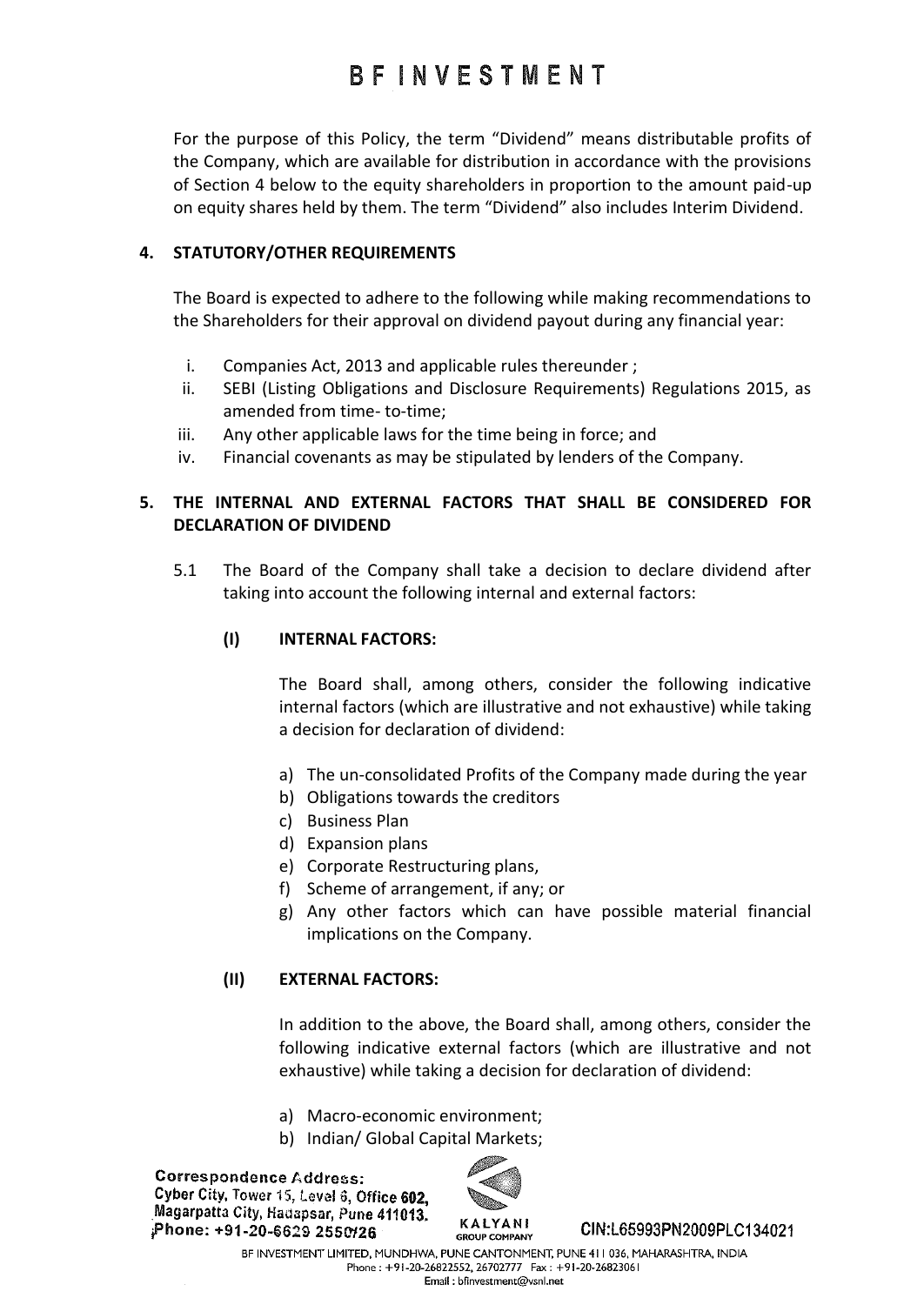- c) Industry outlook (domestic as also global) for business in which Company operates;
- d) Change in taxation laws and economic/ trade policies/ global trade agreements;
- e) Geo-political reasons or
- f) Any other external factors which can have a material financial implications on the Company.

## **5.2 CIRCUMSTANCES UNDER WHICH THE BOARD OF THE COMPANY MAY OR MAY NOT RECOMMEND/ DECLARE DIVIDEND**

Subject to the criteria and other provisions of this Policy, the Board may in its absolute discretion decide not to recommend/ declare any dividend for any financial year including for the reason such as inadequate un-consolidated profits after tax or the growth initiatives of the Company do not warrant distribution of profits.

## **5.3 FINANCIAL PARAMETERS THAT SHALL BE CONSIDERED WHILE DECLARING DIVIDEND**

In cases where the Board considers it appropriate to declare Interim Dividend, then for the purposes of declaring Interim Dividend, the Board shall consider unconsolidated profit after tax (PAT) and overall financial projections for the unexpired potion of the financial year. In cases where the Board considers it appropriate to recommend final dividend for declaration, then for the purposes of declaration of final dividend, the Board shall consider un-consolidated profit after tax, Interim Dividend declared, if any and earnings that the Board deems appropriate to be carried to reserves to maintain financial health and to fund growth initiatives of the Company. Considering these aspects including the other criteria laid down in this Policy, the Board shall review the possibility of dividend every year.

## **6 MANNER OF DIVIDEND PAYOUT**

## **A. Final Dividend:**

- i. The Board may, at its discretion, recommend final dividend, usually in the Board Meeting that considers and approves the annual financial statements of the Company.
- ii. The final dividend, if any that the Board may consider shall factor Interim Dividend, if any that it might have declared during the applicable financial year.
- **B. Interim Dividend:**

**Correspondence Address:** Cyber City, Tower 15, Level 6, Office 602. Magarpatta City, Hadapsar, Pune 411013. Phone: +91-20-6629 2550/26



CIN:L65993PN2009PLC134021

BF INVESTMENT LIMITED, MUNDHWA, PUNE CANTONMENT, PUNE 411 036, MAHARASHTRA, INDIA Phone: +91-20-26822552, 26702777 Fax: +91-20-26823061 Email: bfinvestment@vsnl.net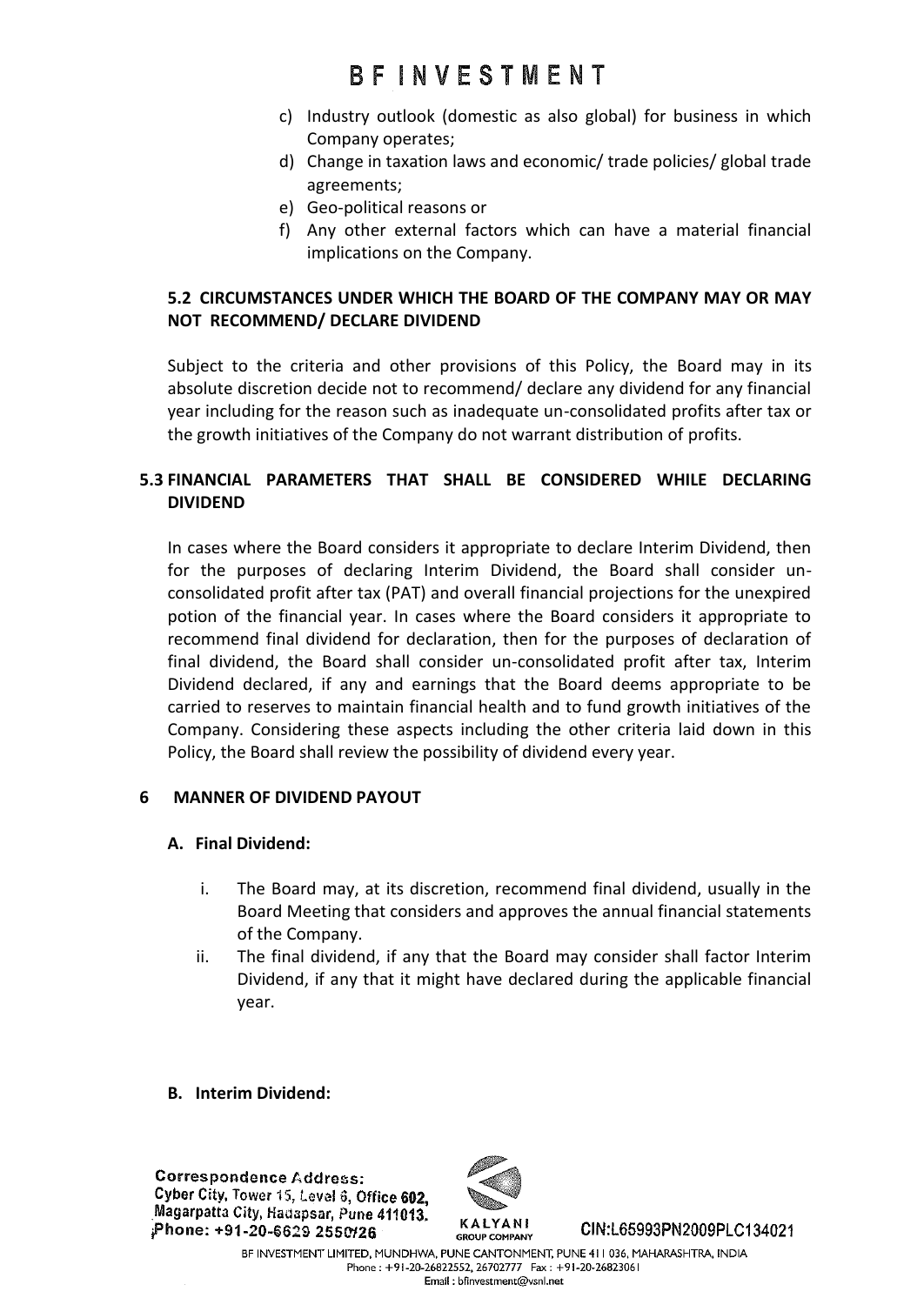# **BFINVESTMENT**

- i. The Board may declare Interim Dividend at its complete discretion in line with this Policy, based on distributable profits arrived at on a quarterly or half- yearly financial results of the Company .
- ii. In case no final dividend is declared, interim dividend paid during the year, if any, will be regarded as final dividend for confirmation of shareholders in the Annual General Meeting.

## **7 MANNER OF UTILISATION OF RETAINED EARNINGS**

The Board may consider retained earnings considering weighted average cost of capital in application for growth initiatives, if any and increase in stakeholder's value from long term perspective. The decision of utilization of the retained earnings of the Company will, among other, be based on the following factors:

- i. Strategic and long term plans of the Company ;
- ii. Non-fund based needs of the Company, its subsidiaries which may require the Company to have a healthy consolidated balance sheet;
- iii. Decision for issue of bonus, buy-back etc.;
- iv. Any other criteria which the Board of the Company may consider appropriate

## **8 PARAMETERS TO BE ADOPTED WITH REGARD TO VARIOUS CLASSES OF SHARES**

Presently, the Company has only one class of shares i.e. equity shares. As and when it proposes to issue any other class of shares, this policy shall be accordingly modified, if necessary, to cover such other class of securities.

## **9 DISCLOSURES**

The Company shall disclose the Policy on the Company's website and a web link thereto shall be provided in the Annual Report.

## **10 SCOPE AND LIMITATION**

In the event of any conflict between the provisions of this Policy and SEBI LODR or the Act or any other statutory enactments, rules (collectively "Laws"), the provisions of Laws shall prevail over this Policy.

## **11 AMENDMENTS AND UPDATIONS**

To the extent any change/amendment is required in terms of any applicable law or change in regulations, the regulations shall prevail over this Policy. In such a case, the provisions in this Policy would be modified in due course to make it consistent with such amended law and the amended policy shall be placed before the Board for noting and necessary ratification.

**Correspondence Address:** Cyber City, Tower 15, Level 6, Office 602. Magarpatta City, Hadapsar, Pune 411013. Phone: +91-20-6629 2550/26



CIN:L65993PN2009PLC134021

BF INVESTMENT LIMITED, MUNDHWA, PUNE CANTONMENT, PUNE 411 036, MAHARASHTRA, INDIA Phone: +91-20-26822552, 26702777 Fax: +91-20-26823061 Email: bfinvestment@vsnl.net